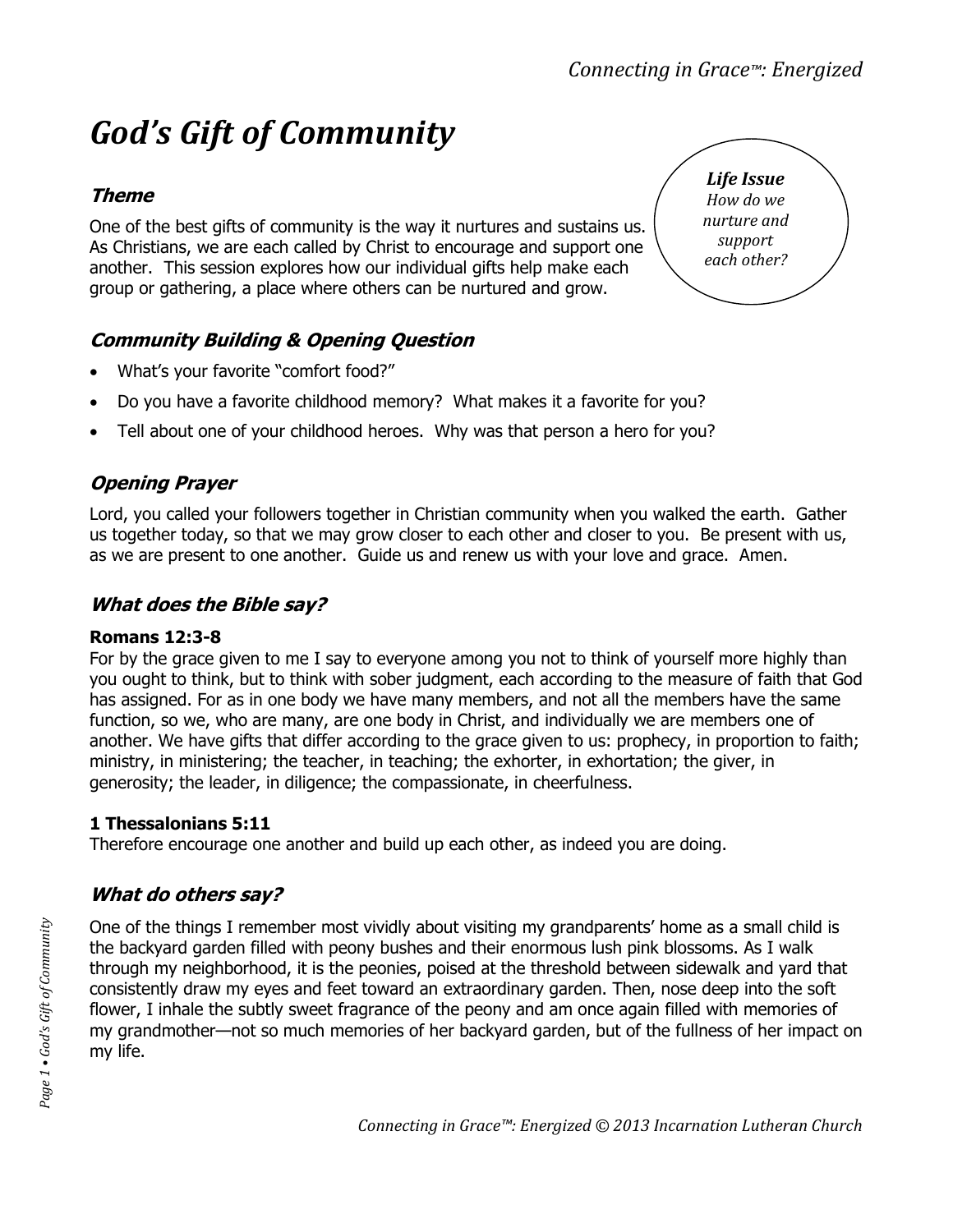My grandmother's gift was the ability to make each of her grandchildren feel like the most special child. She had a knack for getting each one of us to talk to her and tell her all the things in our heart that we wouldn't tell our parents. She delighted with us in our adventures, our loves, and our accomplishments, and consoled us in our losses and disappointments. She did all of this through careful listening and her devilish smile as we walked or played cards or sat around the breakfast table drinking cocoa and eating toast. My grandma had a way of tending to us that allowed us to flourish as individuals and created deep connections not just with her, but throughout our extended family.

Christian community requires tending no less than a child's relationship with a grandmother or the lavish neighborhood garden that is home to my memory-inducing peonies. It is easy to think that Christian community should form naturally; this is Church, for goodness sake, we should all be able to get along because we are Christians, we believe in Jesus. But the truth is—though we believe in Jesus, we are not Jesus. We do many things that separate us from God, from our true selves, and from one another. It is one thing to be individual Christians gathered together as a community where ultimately we are still focused on what we, as individuals, will gain. It is another thing to be part of a Christian community where the focus is not simply on the other, but on the web of relationships that gives the community strength and dimension.

In Romans 12, Paul writes, "so we, who are many, are one body in Christ, and individually we are members one of another." That is to say, in Christ—in Christian community—each member belongs to all the others. We are simultaneously individuals and part of something greater than ourselves. This kind of Christian community doesn't come without effort. So how do we nurture this kind of Christian community? First of all, we each have needs; and, according to Paul, we each "have gifts that differ according to the grace given to us (Romans 12:6a)." Each person is called to be their best self in the Christian community, to be allowed to use his or her gifts with integrity in service to others and "according to the grace given to us." So, we nurture the community by tending to the members, each according to their needs, and each of us according to our gifts.

The further challenge of Christian community is not so much tending the relationships with those with whom we already have affinity, but tending the relationships with those who are also one with us in the body of Christ, but that we are not immediately drawn to. It is like the garden in my neighborhood: its beauty and richness comes from the diversity of individual plants. It is a beautiful garden because of the way the different flowers, shrubs, grasses, and trees come together as something more than the sum of its parts. If only the peonies (my personal favorite) were nurtured and cared for, the rest of the garden would wither; and so with Christian community we recognize that we must tend all the members for the whole community to be healthy and fruitful.

Nurturing the community is not about one-time events. You can't just plant the garden and expect it to flourish without care. So it is in community. Although responding to crisis and celebration is important, what is more important is the quiet persistence and diligence of caring for one another as part of the daily or weekly rhythm. The process of prayerfully discerning who needs what gifts is also part of that rhythm, and often, that comes through careful listening and sincere conversation whether it is over a nice cup of cocoa and toast at my grandmother's breakfast table or over a cup of coffee at dinner. The quiet persistence is the place where we, as Paul writes in 1 Thessalonians 5:11, "encourage one another and build up each other, as indeed you are doing." You may not see immediate rewards, but with patience and compassion the relationship will begin to open and flourish, much like the peony whose blossom begins as a tight, hard ball before unfolding into the fullness of its beauty.